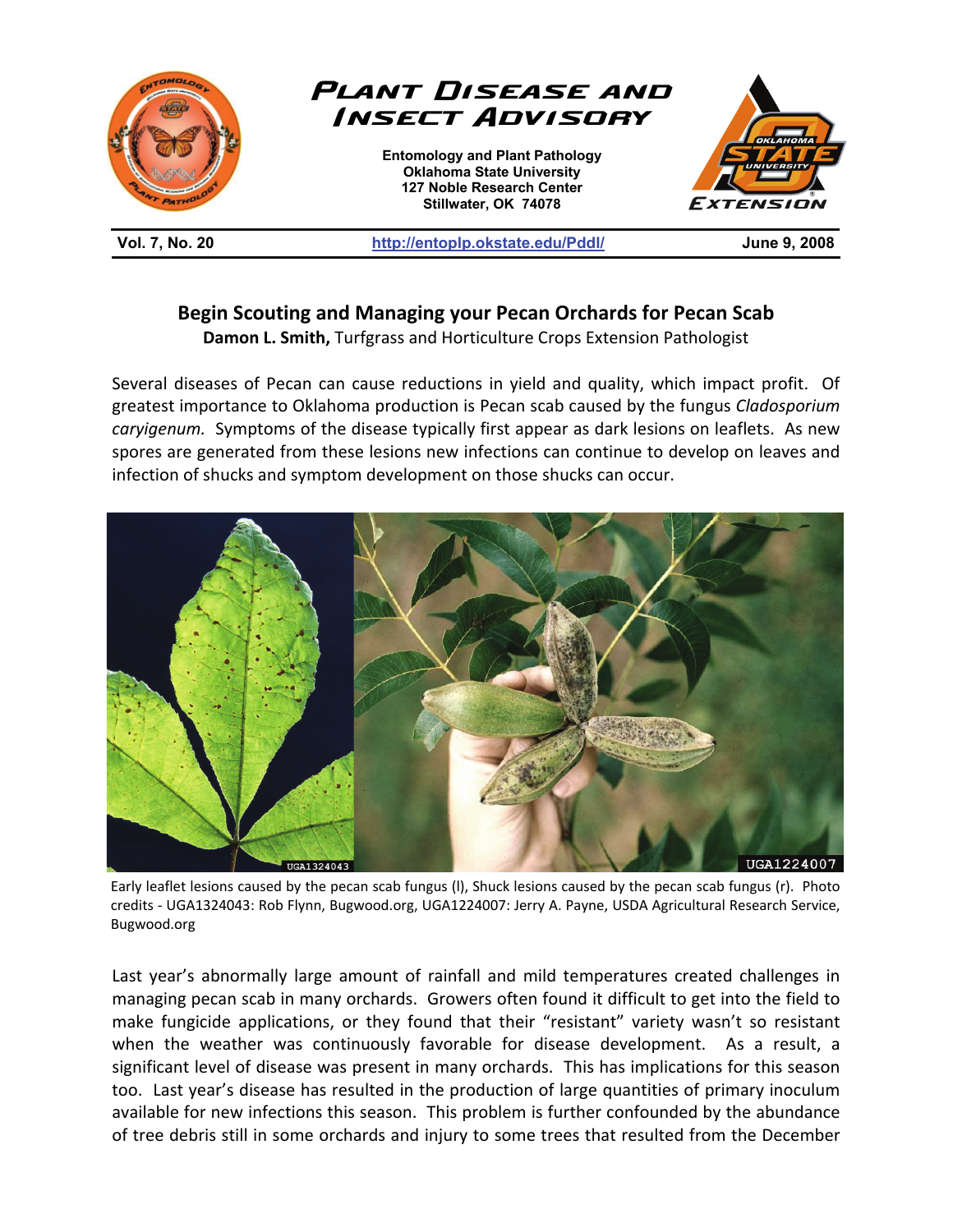2007 ice storm. This scenario could make it difficult to manage pecan scab in some orchards again this year.

Pecan scab has recently been reported in eastern sections of Oklahoma this year. If growers have not done so, they should begin scouting immediately and consult the Oklahoma Mesonet pecan scab advisory (http://agweather.mesonet.org/horticulture/default.html) as an aid to determine if a fungicide spray is necessary. Remember, for a scab hour to be registered at your site the air temperature must be 70˚F or greater and the relative humidity must be at least 90%. At many locations this spring, scab hours accumulated very slowly or not at all. Weather conditions were very cool with extended periods of dry conditions and low relative humidity. In the month of May, this pattern rapidly changed and scab hours have begun to quickly accumulate, especially in the last week or two.

A fungicide spray will be advised for highly susceptible varieties after 10 scab hours have accumulated; for moderately susceptible varieties after 20 scab hours have accumulated; and for native trees or resistant varieties after 30 scab hours have accumulated (Table 1). The accumulation of scab hours takes place over a 14-day period since the last fungicide application or from the beginning of the season if a spray has not been made.

Many folks who have used the pecan scab advisory in the past have found it very helpful, while others are frustrated by the perceived "poor" accuracy of some predictions. Growers should be reminded that the pecan scab advisory is simply that, an advisory. Disease advisories in all cropping systems should be treated as a tool to aid growers in decision making processes. The advisory should not replace scouting or be used in place of past experience with pecan scab epidemics in a particular orchard. Also, growers should consult more than one Mesonet station near their orchard(s). The Mesonet station in their county may not be the most representative station for a particular property. By watching several stations and verifying what is occurring in their orchard, growers can determine which Mesonet advisory is best for them.

Advisories can be helpful in years not highly conducive for disease development. In a situation like this, the advisory is helpful in giving a grower the peace of mind that a fungicide spray doesn't need to be applied. In years when weather conditions are highly conducive for infection and scab development, the advisory may tell the grower nothing more than they already know which is to spray. We are continually working to make improvements with the Oklahoma Mesonet and the advisories available to growers.

There are many fungicides available for managing pecan scab. This is a good thing and growers should take advantage of these products as their budgets permit. Growers should choose several different fungicides with diverse modes of action. The pecan scab fungus is a pathogen that can develop resistance to constant and continued use of the same fungicide mode of action (fungicide resistance). Fungicide resistance has been documented in populations of the fungus in Georgia pecan production. Fungicides should be rotated frequently to minimize the occurrence of fungicide-resistant populations of pathogens in the orchard. Remember, the least expensive program that does not include rotation may the most costly program over time if the pathogen develops fungicide resistance. In addition to chemical management, growers should use good cultural practices in their orchards to prevent scab. Proper canopy management and sanitation, including removal of damaged or weak limbs and other debris can